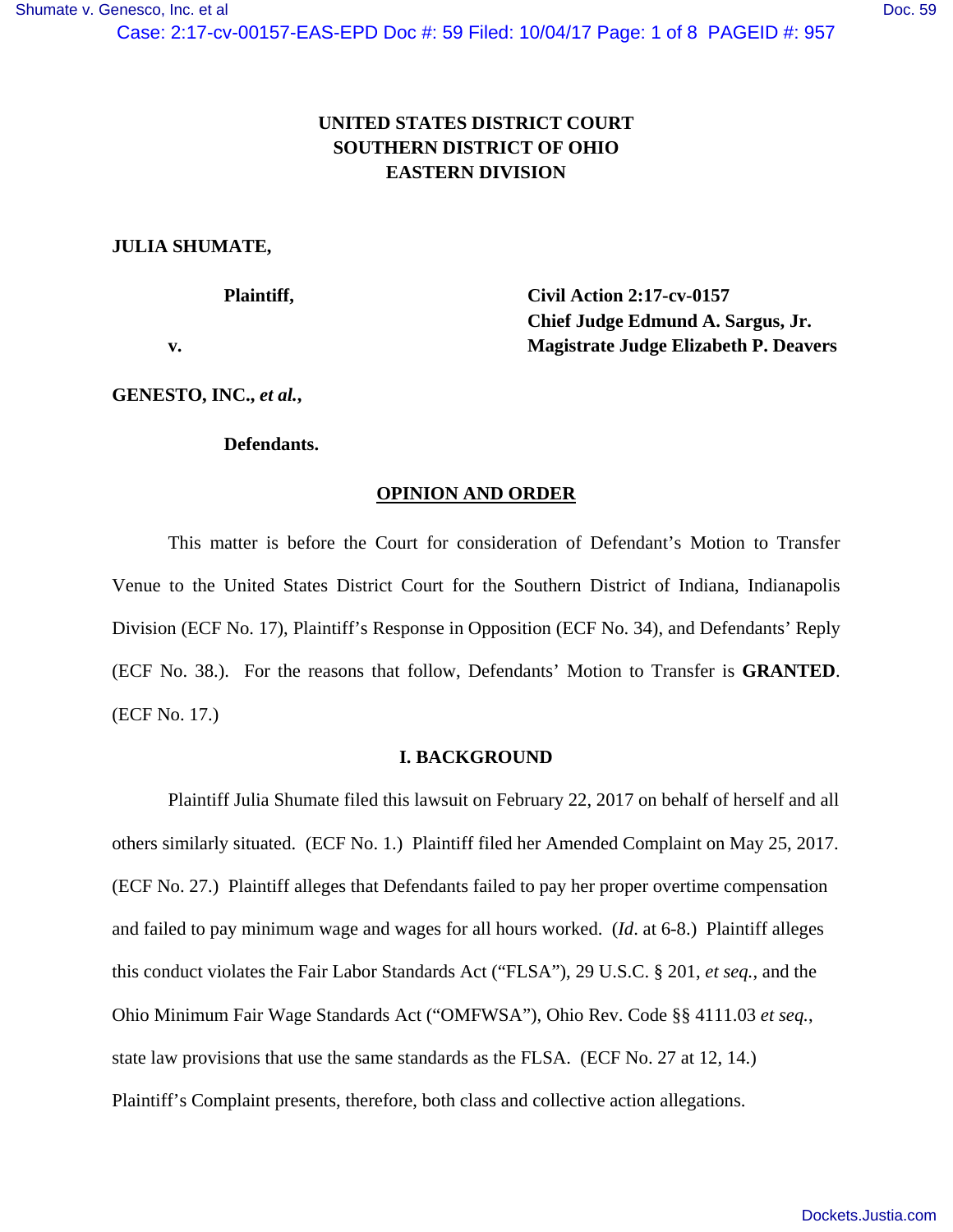Defendant Hat World, Inc., *d/b/a* LIDS Sports Group is a subsidiary of Defendant Genesco, Inc., and is a nationwide retailer of headwear and apparel, organized under Minnesota law with its principal place of business in Zionsville, Indiana. (ECF No. 27 at 4; ECF No. 17-1 at 1.) Plaintiff worked for Defendants as a store assistant manager from November 2010 to December 2014 in Columbus, Ohio. (ECF No. 27 at 3.) Plaintiff is a resident of Licking County, Ohio. (*Id*.) Two of the opt-in plaintiffs reside in Ohio. (ECF No. 28-3 at 1-2.) The third opt-in plaintiff resides in Alabama. (*Id*. at 3.) Defendants oversee store manager development and training, as well as payroll operations, at their Zionsville, Indiana, headquarters, where they also store related records. (ECF No. 17-2 at 1-3.)

#### **II. APPLICABLE LAW**

Defendants move to transfer venue pursuant to 28 U.S.C. § 1404(a). Under 28 U.S.C. § 1404(a), "[f]or the convenience of parties and witnesses, in the interest of justice, a district court may transfer any civil action to any other district or division where it might have been brought." The threshold issue under  $\S 1404(a)$  is whether the action could be brought in the transferee court. *Kay v. Nat'l City Mortg. Co.*, 494 F. Supp. 2d 845, 849 (S.D. Ohio 2007). If a case could be brought in the court "the issue becomes whether transfer is justified under the balance of the language of § 1404(a)." *Id.* In balancing convenience, the Court must consider a number of factors such as "the private interests of the parties, including their convenience and the convenience of potential witnesses, as well as other public-interest concerns, such as systemic integrity and fairness, which come under the rubric of 'interests of justice.'" *Moore v. Rohm & Haas Co.*, 446 F.3d 643, 647 n.1 (6th Cir. 2006) (quoting *Moses v. Bus. Card Exp., Inc.*, 929 F.2d 1131, 1137 (6th Cir. 1991)). Relevant factors to consider include: the practical problem of trying the case most expeditiously and inexpensively; the interests of justice; the plaintiff's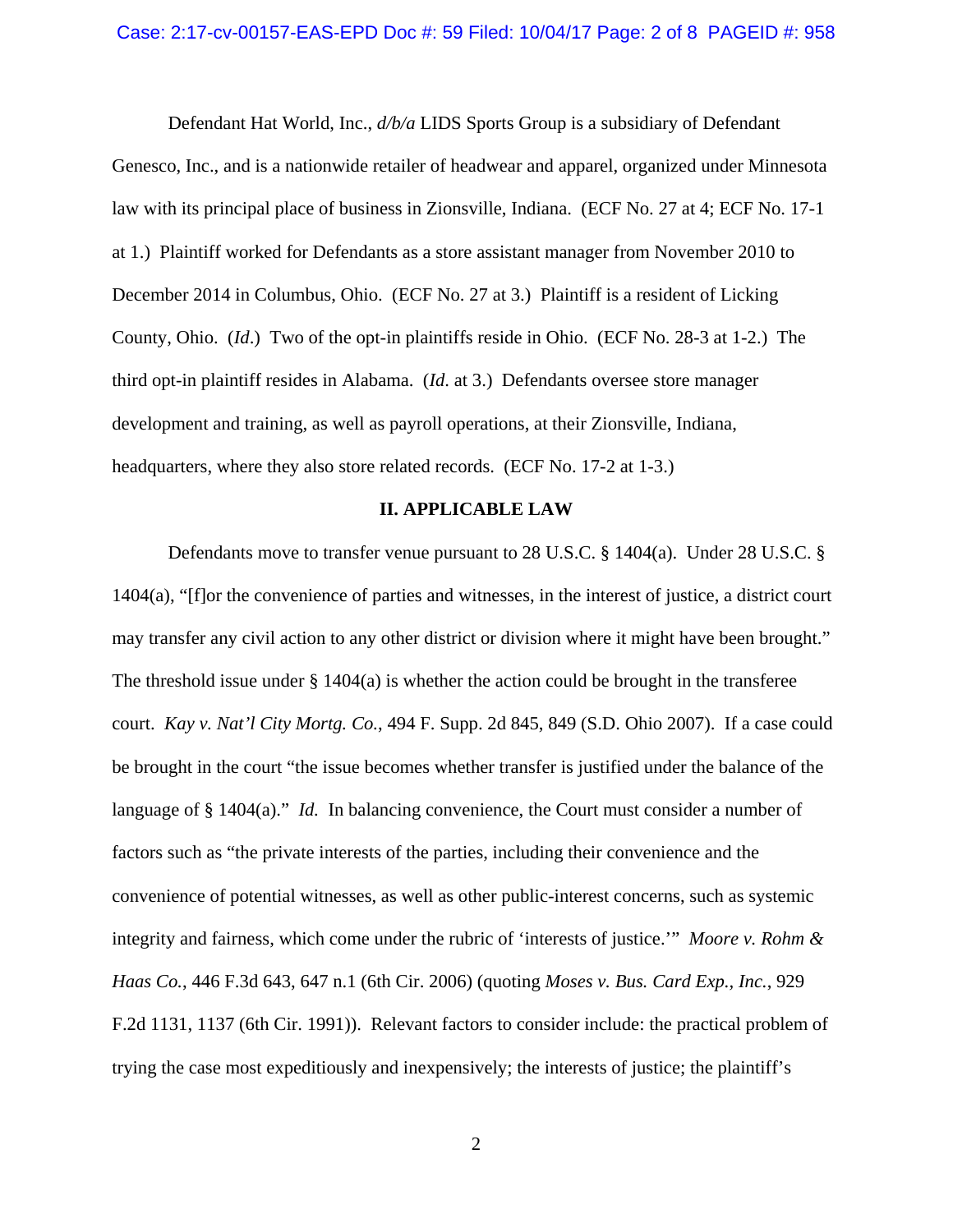#### Case: 2:17-cv-00157-EAS-EPD Doc #: 59 Filed: 10/04/17 Page: 3 of 8 PAGEID #: 959

choice of forum; the defendant's preference; whether the claim arose elsewhere; the enforceability of the judgment; and the local interest in deciding local controversies at home*. Reese v. CNH Am. LLC*, 574 F.3d 315, 320 (6th Cir. 2009); *Slate Rock Constr., Co. v. Admiral Ins. Co.*, No. 2:10-CV-1031, 2011 WL 3841691 at \*6 (S.D. Ohio Aug. 30, 2011) (quoting *Jumara v. State Farm Ins. Co.*, 55 F. 3d 873, 879-80 (3d Cir. 1995)).

 The moving party bears the burden to establish a need for transfer. *Kay*, 494 F. Supp. 2d at 849–50 (citing *Jamhour v. Scottsdale Ins. Co.*, 211 F. Supp. 2d 941, 945 (S.D. Ohio 2002)). Transfer pursuant to § 1404 must be "to a more convenient forum, not to a forum likely to prove equally convenient or inconvenient." *Van Dusen v. Barrack*, 376 U.S. 612, 645–46 (1964); *see also Shanehchian v. Macy's, Inc.*, 251 F.R.D. 287, 292 (S.D. Ohio 2008) ("[Section] 1404 does not allow . . . for transfer if that transfer would only shift the inconvenience from one party to another.").

 Even where venue is proper, a district court may exercise its broad discretion to transfer a civil action to a more convenient forum pursuant to § 1404(a). *See Reese*, 574 F.3d at 320 (citing *Phelps v. McClellan*, 30 F.3d 658, 663 (6th Cir. 1994)). "Ultimately . . . the decision whether to transfer venue under § 1404(a) is committed to the sound discretion of the trial court." *Levy v. Cain, Watters & Assocs.*, P.L.L.C., No. 2:09-cv-723, 2010 WL 271300 at \*9 (S.D. Ohio Jan. 15, 2010); *Reese*, 574 F.3d at 320 ("[a]s the permissive language of the transfer statute suggests, district courts have 'broad discretion' to determine when party 'convenience' or 'the interest of justice' make a transfer appropriate."). Section 1404(a) promotes "an individualized case by case consideration of convenience and fairness." *Stewart Org., Inc. v. Ricoh Corp.*, 487 U.S. 22, 29 (1988) (internal quotation omitted).

3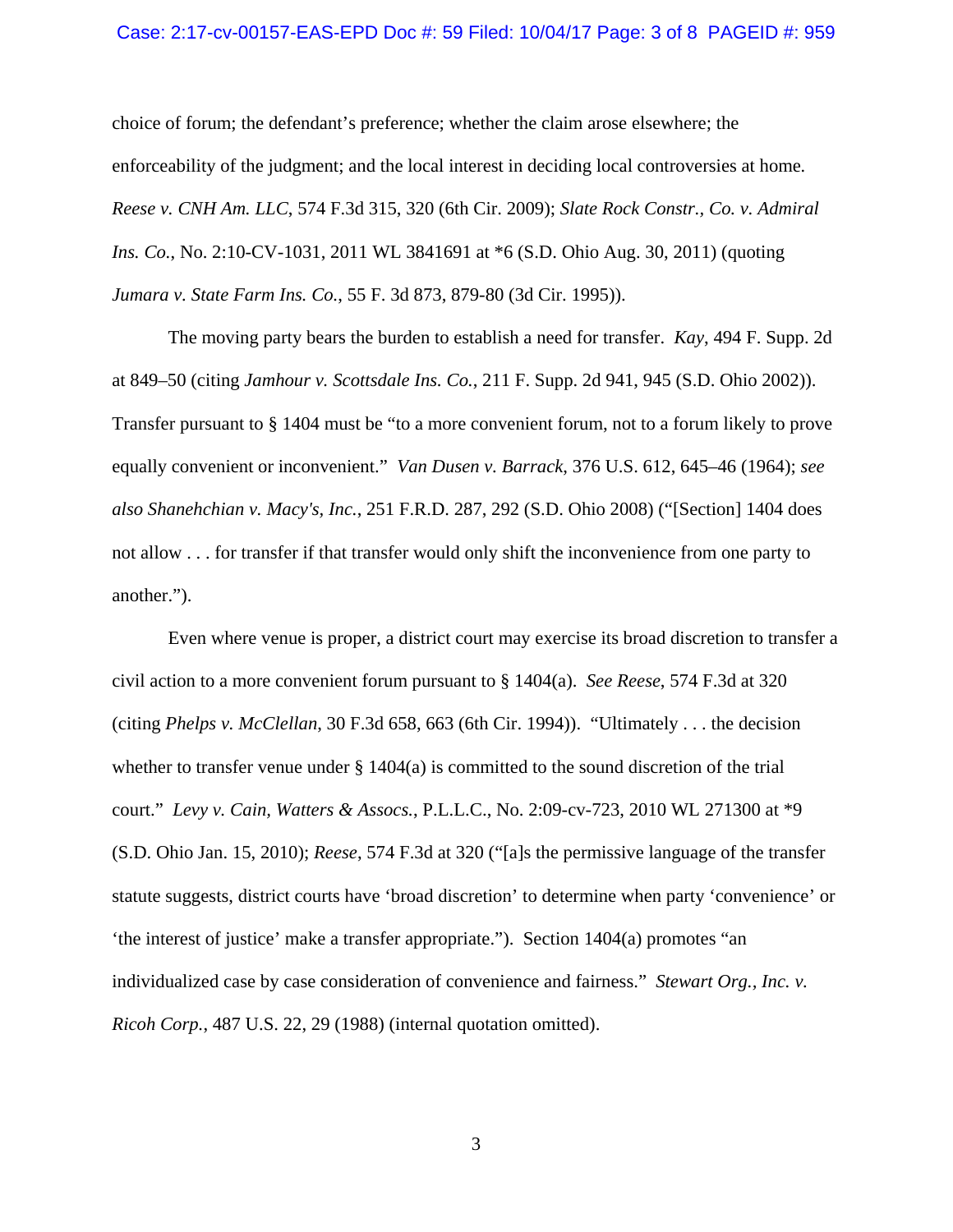### **III. ANALYSIS**

Neither party disputes that this case could have been brought in the Southern District of Indiana. Moreover, Defendants do not suggest that venue in this Court is improper. Rather, the parties have set forth a variety of competing interests and concerns regarding the potential transfer of this case. As discussed below, the Court finds that Defendants have satisfied their burden of showing that the Southern District of Indiana, Indianapolis Division, is the more appropriate forum.

Although Plaintiff has chosen to bring suit in the Southern District of Ohio, a plaintiff's preference is not dispositive. *Commerzbank AG v. U.S. Bank N.A.*, No. 1:15-cv-818, 2016 WL 3255071 at \*2 (S.D. Ohio June 14, 2016) (granting motion to transfer venue). Defendants do not suggest that venue in this Court is improper. Instead, they argue that this Court is not the most convenient forum for resolution of this matter. The Court agrees. *See Kay*, 494 F. Supp. 2d at 849 ("[e]ven in cases where venue is proper, a court may entertain a motion to transfer if there exists a better forum for the resolution of the dispute between the parties.") (quoting *SKY Tech. Partners v. Midwest Research Inst.*, 125 F. Supp. 2d 286, 290–91 (S.D. Ohio 2000)).

### **A. Private Interests are Best Served by Transfer**

### **1. The convenience of parties is a neutral factor.**

Plaintiff chose the Southern District of Ohio because she is a resident of Ohio. (ECF No. 27 at 3.) Of the three opt-in plaintiffs, two are also Ohio residents, but the third is an Alabama resident. (ECF No. 28-3.) As a putative national collective action, many of the "several hundred persons" Plaintiff believes comprise the potential class, and who may opt-in to her suit, are presumably dispersed across the country. (ECF No. 27 at 4, 9.) A transfer of venue would, therefore, be convenient for Defendants, but would be equally inconvenient for Plaintiff and the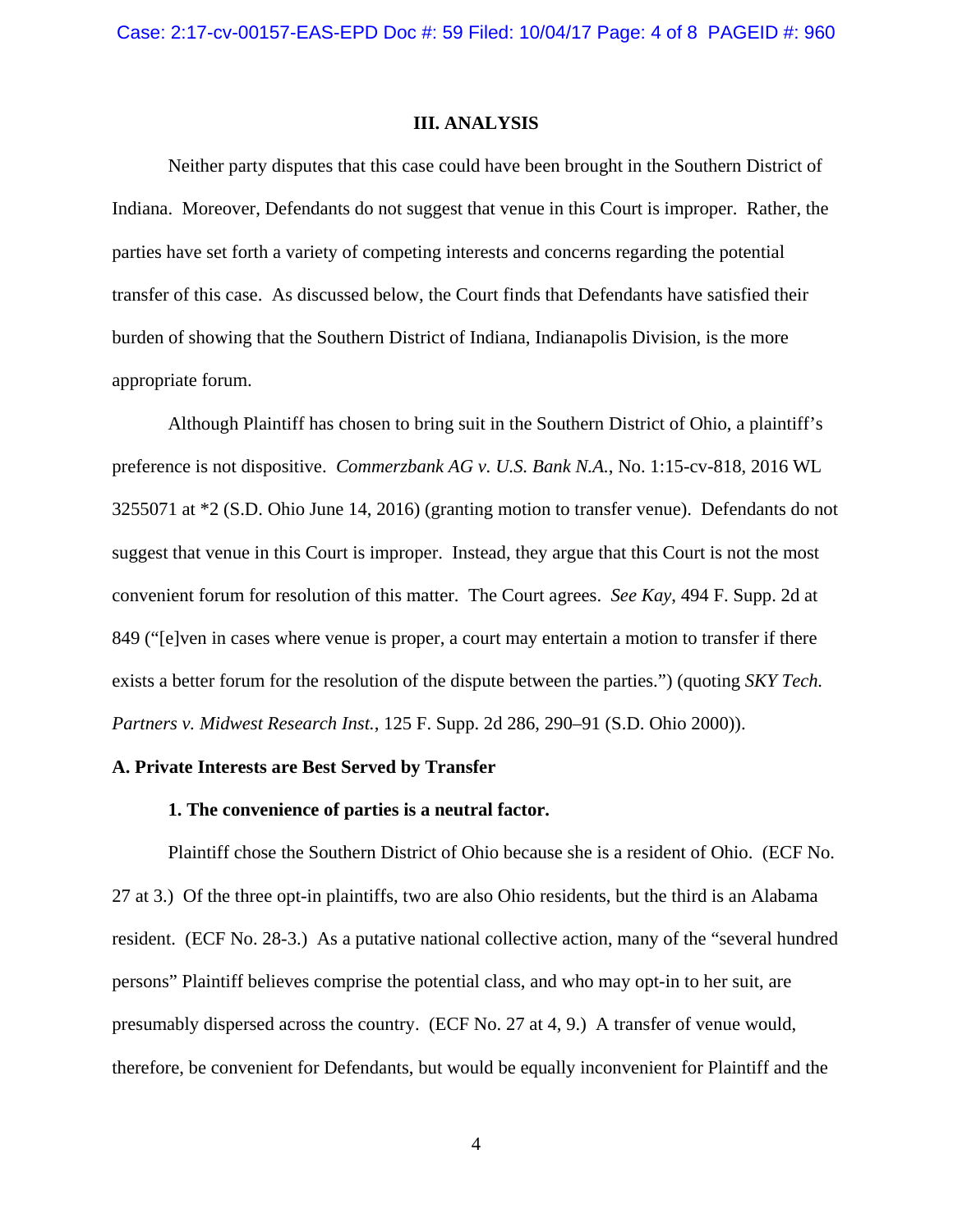#### Case: 2:17-cv-00157-EAS-EPD Doc #: 59 Filed: 10/04/17 Page: 5 of 8 PAGEID #: 961

other Ohio resident opt-in plaintiffs. As to prospective nationwide opt-in plaintiffs, either forum is equally inconvenient. Although assertion of a putative nationwide FLSA collective action "considerably weakens" any deference to Plaintiff's choice of venue, *Blake v. Family Dollar Stores, Inc.*, No. 2:07-cv-361 2007 WL 1795936 at \*2 (S.D. Ohio June 19, 2007), merely shifting the inconvenience from the movant to the non-movant is insufficient to justify a transfer. *Inter-Nat'l Found. Corp. v. Disney 1999 Ltd. P'ship*, No. 2:09-CV-983 2010 WL 1438759 at \*2 (S.D. Ohio Apr. 9, 2010). The Court finds, therefore, that the convenience of parties is a neutral factor.

### **2. The convenience of witnesses favors transfer.**

Defendants indicate that they have identified eight witnesses, at least two of whom would be third-party witnesses, who live in the Southern District of Indiana and are likely to have knowledge about questions at issue in this matter. (ECF No.  $17-2$  at  $1-2 \&$  No. 38 at 4.) The presence of potential third-party witnesses more than 100 miles from the court and, therefore, beyond the reach of compulsory process, weighs in favor transfer. *See Plaskolite, Inc. v. Zhejiang Taizhou Eagle Mach. Co.*, No. 08-487, 2008 WL 5190049 at \*8 (S.D. Ohio Dec. 9, 2008). Plaintiff argues that, for the Court to take this factor into consideration, Defendants must produce statements from the third-party witnesses showing their unwillingness to appear. (ECF No. 34 at 10-11.) While helpful, such statements from potential witnesses are not required. *Staggert v. Team Oil Tools LP*, No. 2:16-cv-822 2017 WL 2189558 at \*4-\*5 (S.D. Ohio May 18, 2017). Plaintiff has not identified any potential third-party witnesses whose convenience would outweigh that of the potential third-party witnesses identified by Defendants. The Court finds, therefore, that the convenience of witnesses favors transfer.

### **3. The location of records is a neutral factor**.

5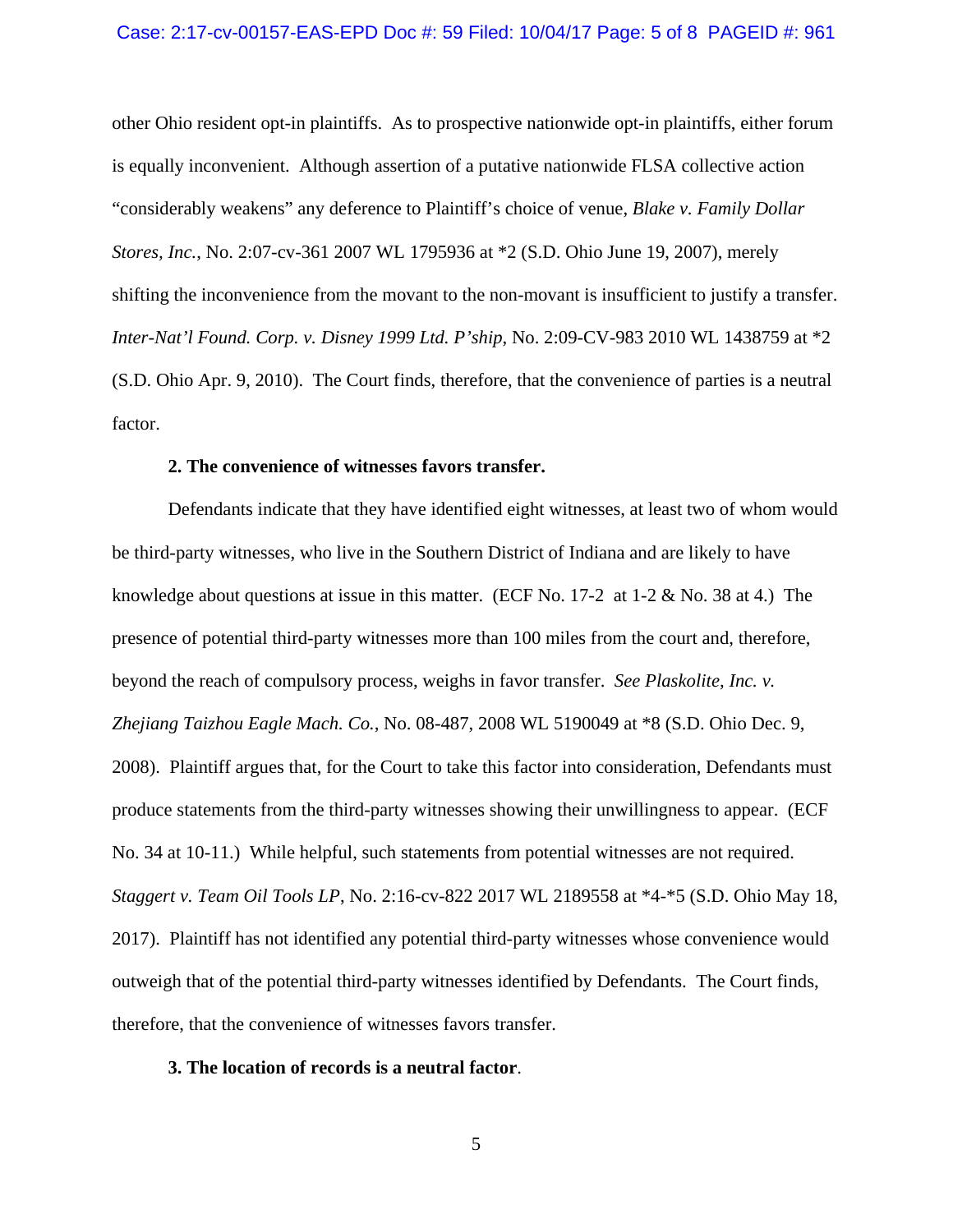#### Case: 2:17-cv-00157-EAS-EPD Doc #: 59 Filed: 10/04/17 Page: 6 of 8 PAGEID #: 962

Defendants argue that because most, if not all, of the records to be produced in this matter are located at their Zionsville, Indiana, headquarters, transfer to the Southern District of Indiana is appropriate. (ECF No. 17-1 at 7-8.) Plaintiff asserts that all production in this matter can be conducted electronically. (ECF No. 34 at 6.) The Court finds that it is pure speculation at this point to state whether or in what proportion production in this matter may be conducted electronically. As this Court has noted, however, "it's not too burdensome to transfer records electronically. Indeed, without identifying some documentary evidence that . . . is too bulky or difficult to transport, this factor matters little." *Staggert*, 2017 WL 2189558 at \*5. The Court finds, therefore, that the location of records is a neutral factor in this matter.

Accordingly, for the reasons explained above, the Court finds that the private interests are best served by transfer to the Southern District of Indiana, Indianapolis Division.

### **B. Public Interests are Best Served by Transfer.**

#### **1. Docket congestion is a neutral factor**.

 The parties make much of the differences in docket size and number of judges between the Southern District of Ohio and the Southern District of Indiana. (ECF No. 17-1 at 9 & No. 34 at 11-12.) As Plaintiff notes, ultimately, the time elapsed from a filing to final disposition of a case is more germane to this analysis than absolute numbers of cases or judges. (ECF No. 34 at 12.) According to U.S. Courts' statistics cited by Plaintiff, docket congestion amounts to a difference among the two districts of less than one week in median time to final disposition and less than one month in time to trial. U.S. District Courts, *Table C-5: Median Time Intervals from Filing to Disposition of Civil Cases Terminated*, http://www.uscourts.gov/sites/default/files/ data\_tables/fjcs\_c5\_0331.2016.pdf. The Court, therefore, finds the negligible difference between the two districts to be a neutral factor in this matter.

6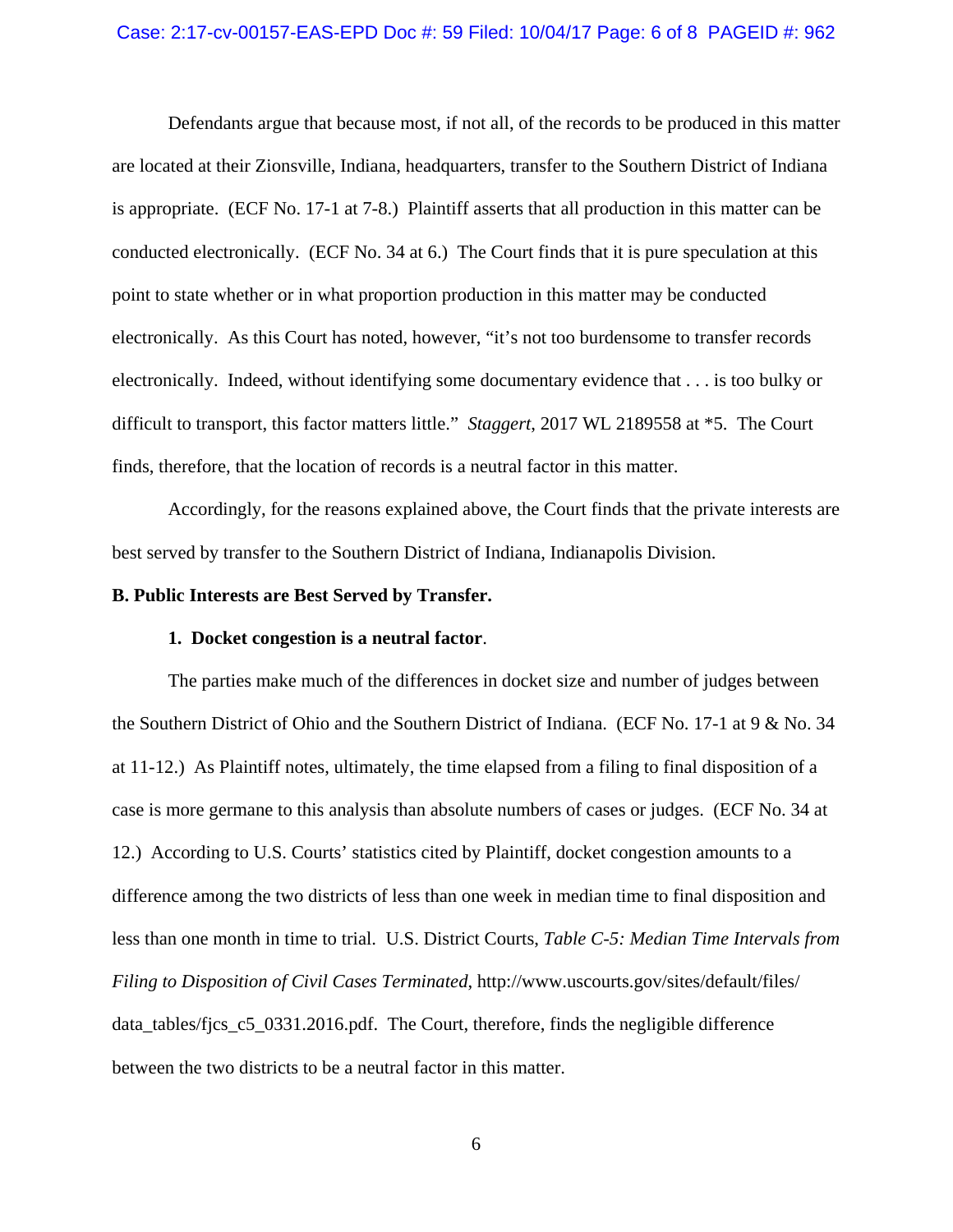### **2. The Southern District of Indiana has a greater public interest in this matter.**

 Although Plaintiff does bring an Ohio wage-and-hour claim under the OMFWSA, she does so together with nationwide claims under the FLSA. Ohio has no compelling interest in the local adjudication of a nationwide collective action. Furthermore, "Courts have uniformly held that Ohio's wage and hour law should be interpreted in accordance with the FLSA." *Mitchell v. Abercrombie & Fitch, Co.*, 428 F. Supp. 2d725, 732 (S.D. Ohio 2006) (citing *Douglas v. Argo-Tech Corp.*, 113 F.3d 67, 69 n.2 (6th Cir. 1997)), *aff'd*, 225 F. App'x 362 (6th Cir. 2007). The appended state law claim, therefore, makes this matter no more compelling to this district than to any other. Because Defendant Hat World, Inc., has its principal place of business in Indiana, that jurisdiction has at least some particular interest in the resolution of this cause of action. Although slightly, the Court finds that the Southern District of Indiana has a greater public interest in this matter.

 Accordingly, for the reasons explained above, the Court finds that the public interests are best served by transfer to the Southern District of Indiana, Indianapolis Division.

### **IV. CONCLUSION**

The Court is not insensitive to Plaintiff's complaint that she, as well as her witnesses and other Ohio opt-in plaintiffs, is less able to bear the cost of travel to Indiana than the corporate defendants are able to bear the cost of travel to Ohio. Although the Court's analysis indicates that transfer of this matter is warranted under  $\S1404(a)$ , the Court expresses willingness, in the event Plaintiff's Motion for Conditional Certification is denied, to entertain retransfer of this action to this Court.